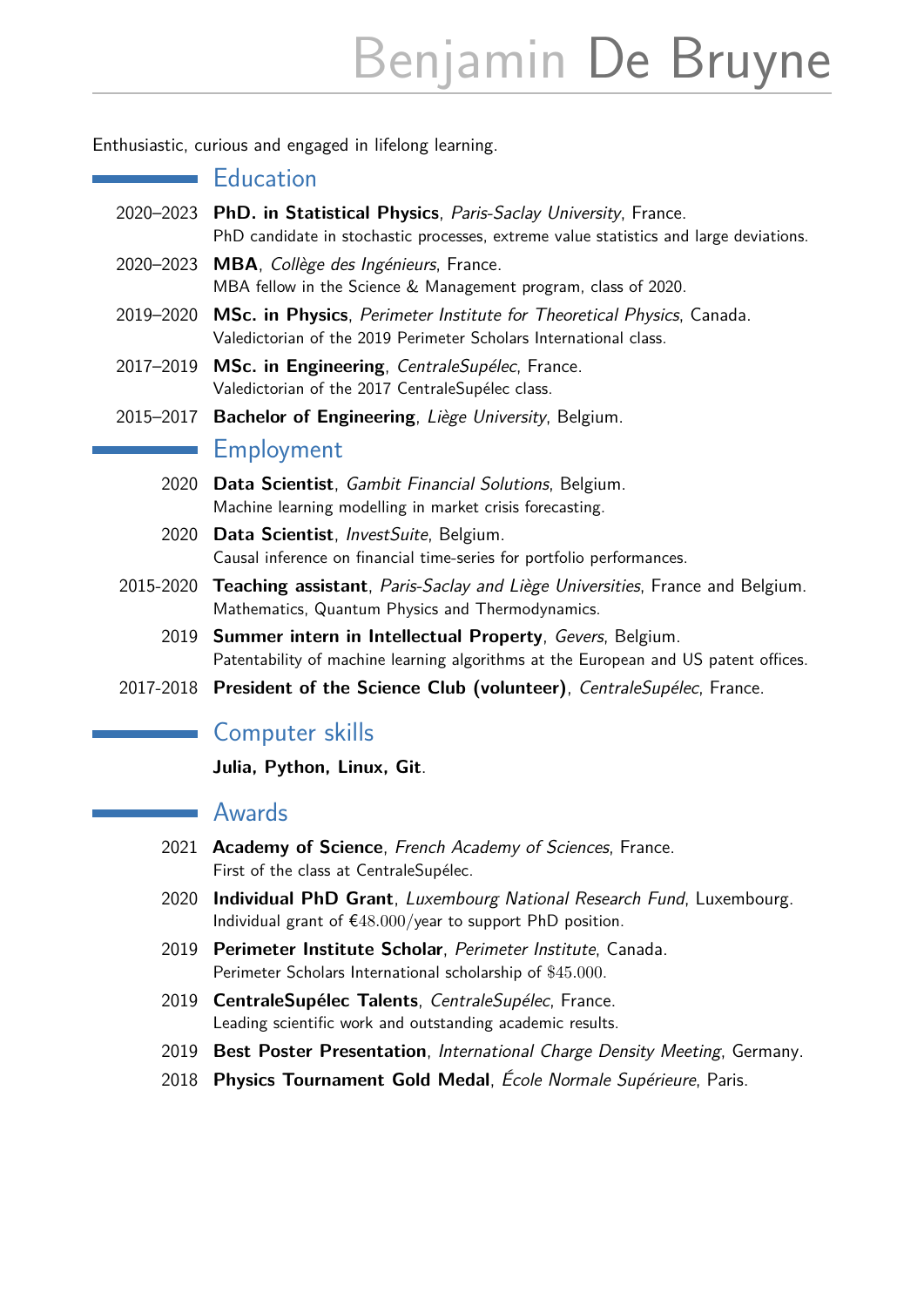#### **Publications**

- 2022 **B De Bruyne, S N Majumdar and G Schehr**, Universal order statistics for random walks & Lévy flights, arXiv 2206.15057.
- 2022 **B De Bruyne, J Randon-Furling and S Redner**, First-Passage-Driven Boundary Recession, arXiv 2203.14400.
- 2022 **B De Bruyne, S N Majumdar and G Schehr**, Optimal Resetting Brownian Bridges, Phys. Rev. Lett. 128 200603.
- 2021 **B De Bruyne and F Mori**, Resetting in Stochastic Optimal Control, arXiv 2112.11416.
- 2021 **B De Bruyne, O Bénichou, S N Majumdar and G Schehr**, Statistics of the maximum and the convex hull of a Brownian motion in confined geometries, J. Phys. A : Math. Theor. 55 144002.
- 2021 **B De Bruyne, S N Majumdar, H Orland and G Schehr**, Generating stochastic trajectories with global dynamical constraints, J. Stat. Mech. 2021 123204.
- 2021 **G Pozzoli and B De Bruyne**, Survival probability of random walks leaping over traps, J. Stat. Mech. 2021 123203.
- 2021 **B De Bruyne, J Randon-Furling and S Redner**, A Tale of Two (and More) Altruists, J. Stat. Mech. 2021 103405.
- 2021 **B De Bruyne, S N Majumdar and G Schehr**, Generating constrained runand-tumble trajectories, J. Phys. A : Math. Theor. 54 385004.
- 2021 **B De Bruyne, S N Majumdar and G Schehr**, Expected maximum of bridge random walks & Lévy flights, J. Stat. Mech. 2021 083215.
- 2021 **B De Bruyne, S N Majumdar and G Schehr**, Generating constrained random walks and Lévy flights, Phys. Rev. E. 104 024117.
- 2021 **B De Bruyne, D S Dean, P Le Doussal, S N Majumdar and G Schehr**, Wigner function for noninteracting fermions in hard wall potentials, Phys. Rev. A. 104 013314.
- 2021 **B De Bruyne, S N Majumdar and G Schehr**, Survival probability of a runand-tumble particle in the presence of a drift, J. Stat. Mech. 043211.
- 2020 **B De Bruyne, J Randon-Furling and S Redner**, Optimization and growth in first-passage resetting, J. Stat. Mech. 1 013203.
- 2020 **B De Bruyne, J Randon-Furling and S Redner**, Optimization in firstpassage resetting, Phys. Rev. Lett. 125 050602.
- 2020 **B. De Bruyne and J-M. Gillet**, Inferring the one-electron reduced density matrix of molecular crystals from experimental data sets through semidefinite programming, Acta Crys. A, 76 1.

#### Review activities

**Reviewer**, Phys. Rev., J. Stat. Mech., Physica A.